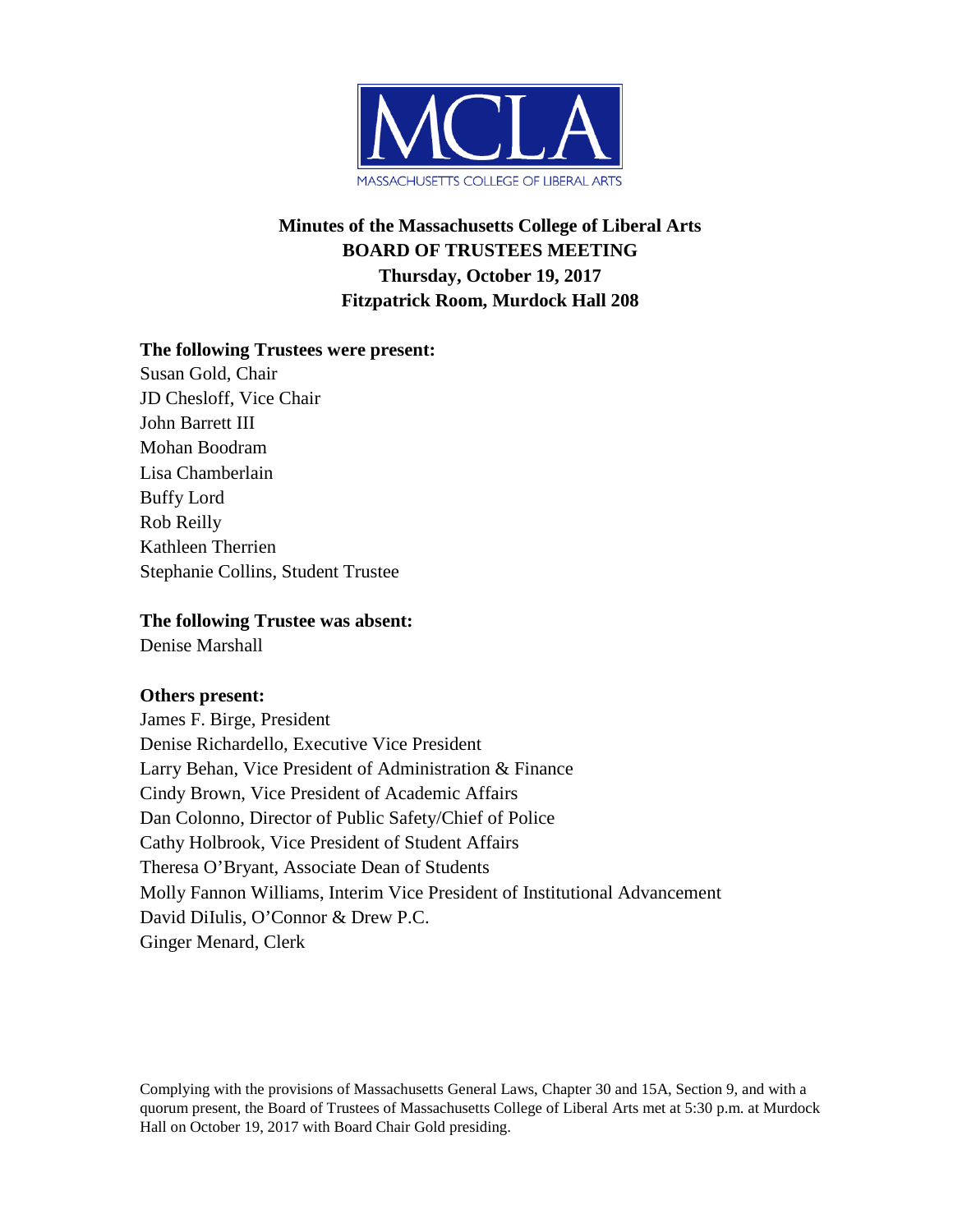Chair Gold called the meeting to order at 5:36 p.m. She noted that the Board would be entering into Executive Session after the President's Report and would not reconvene in open session. She then introduced Chief Colonno to present a summary of the 2017 Clery Report.

## **2017 Clery Report**

Chief Colonno provided an overview and reviewed the statistics of MCLA's Annual Security and Fire Safety Report, known as the Clery Report. This is a federally mandated report that includes safety and crime statistics from the previous three years from areas on campus as well as off campus areas for which the College is responsible, i.e. Gallery 51 and the Advancement Office. This year's report includes statistics from 2014, 2015, and 2016. Overall the report shows that MCLA is a very safe campus and this report reflects the College's commitment to keep the MCLA campus community safe.

A discussion of the report and the data followed.

# **Approval of Minutes: September 14, 2017 Board of Trustees meeting**

Upon a motion duly made and seconded, it was

**VOTED:** To approve the minutes of the September 14, 2017, meeting of the Board and all actions contained therein.

### **Report on the Minutes of the October 11, 2017 Fiscal Affairs Committee Meeting**

Trustee Chesloff reported on behalf of the committee. The committee heard from Chief Colonno regarding the Clery report and received an update on facilities from Vice President Behan.

He then introduced Dave DiIulis of O'Connor & Drew to present the audit report. Mr. DiIulis reported that the resulting unmodified opinion of the College's financial statements shows that there are no Material Weaknesses or Significant Deficiencies identified within the report. He then provided an overview of the Management's Discussion and Analysis (MD&A) as well as the Audited Financial Statements and Footnotes for the year ending June 30, 2017.

Mr. DiIulis provided an update on GASB 75 concerning liability for postemployment benefits other than pensions that is required to be implemented next year and will impact the College's net position. An additional GASB Statement 87 regarding a reporting of leases will begin after December 15, 2019. The Board discussed the impact of these additional statements.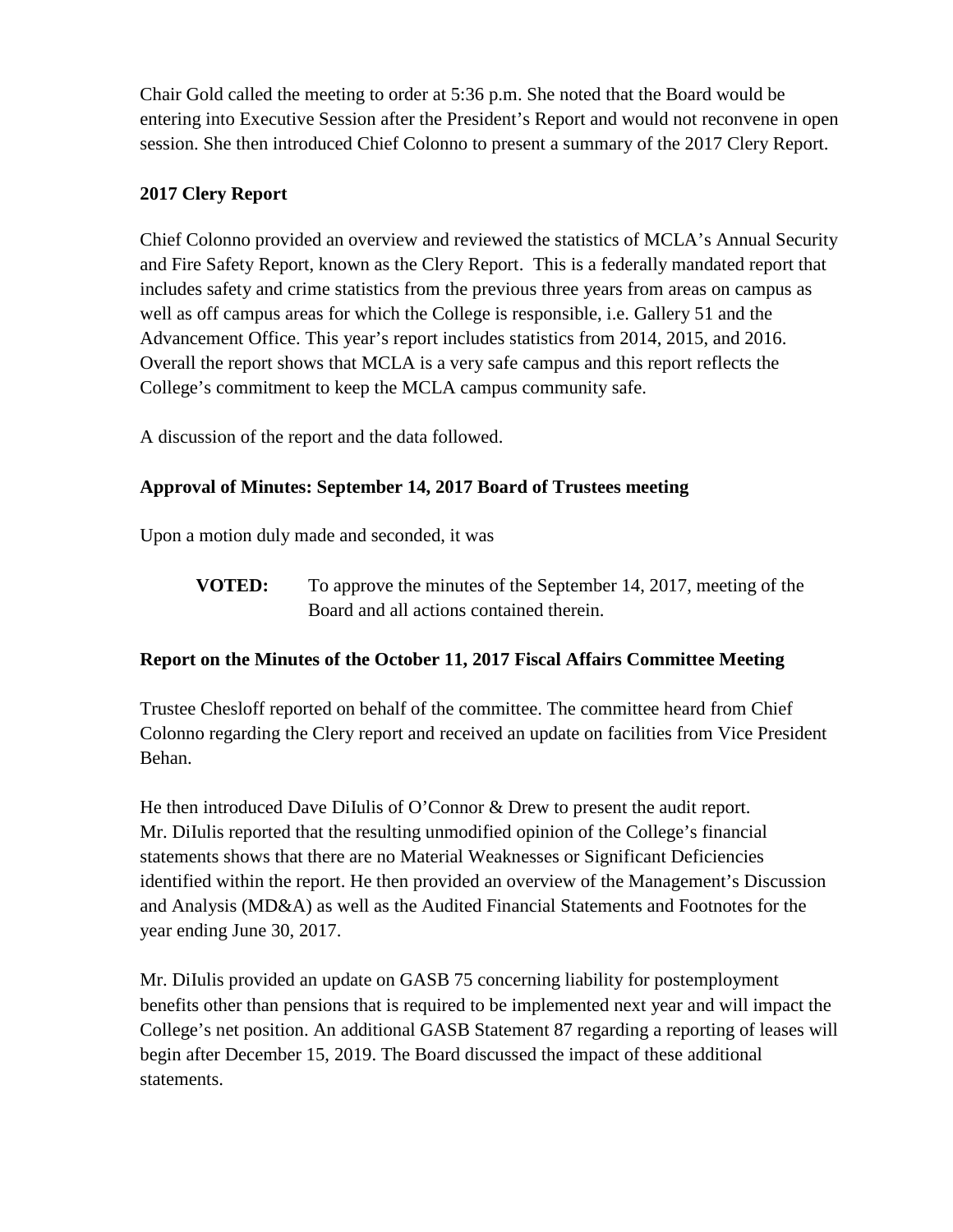Mr. DiIulis offered his thanks to the staff of Administration & Finance for their excellent and efficient work. He noted that the lack of material weaknesses or significant deficiencies speaks to the quality of the staff.

Upon a motion duly made and seconded, it was

**VOTED:** Unanimously to accept MCLA's FY 2017 audited financial statements.

Upon a motion duly made and seconded, it was

**VOTED:** To approve the minutes of October 11, 2017 meeting of the Fiscal Affairs Committee and all actions contained therein.

### **Report on the Minutes of the October 4, 2017 Academic Affairs Committee Meeting**

Trustee Chamberlain reported on behalf of the committee. The committee also received an overview of the Clery Report. They then reviewed current and upcoming faculty searches and discussed the search process and the procedures for establishing search committees for the open positions. The final agenda item was a review of faculty contract negotiations and the current "work to rule" status. VP Brown is the MCLA representative to the COP for Collective Bargaining and she provided an update on the negotiation process and shared some of the issues that are of concern to the faculty and administration.

President Birge shared that MCLA faculty have remained committed to delivering academic content and continuing some additional work in terms of Admission events during these budget negotiations. He extended thanks to Faculty Union President, Graziana Ramsden, for her open communication with the College administration during this period.

Upon a motion duly made and seconded, it was

**VOTED:** To approve the minutes of the October 4, 2017, meeting of the Academic Affairs Committee and all actions contained therein.

### **Report on the Minutes of the October 12, 2017 Student Affairs Committee Meeting**

Trustee Lord reported on behalf of the committee. Three volleyball players attended the meeting and shared their stories of why they chose to attend school out-of-state, how they found MCLA, and their journey to-date. Trustee Lord noted that it is always inspiring to hear from our students and she offered special thanks to Coach Amanda Beckwith for her recruitment efforts with the Women's Volleyball team.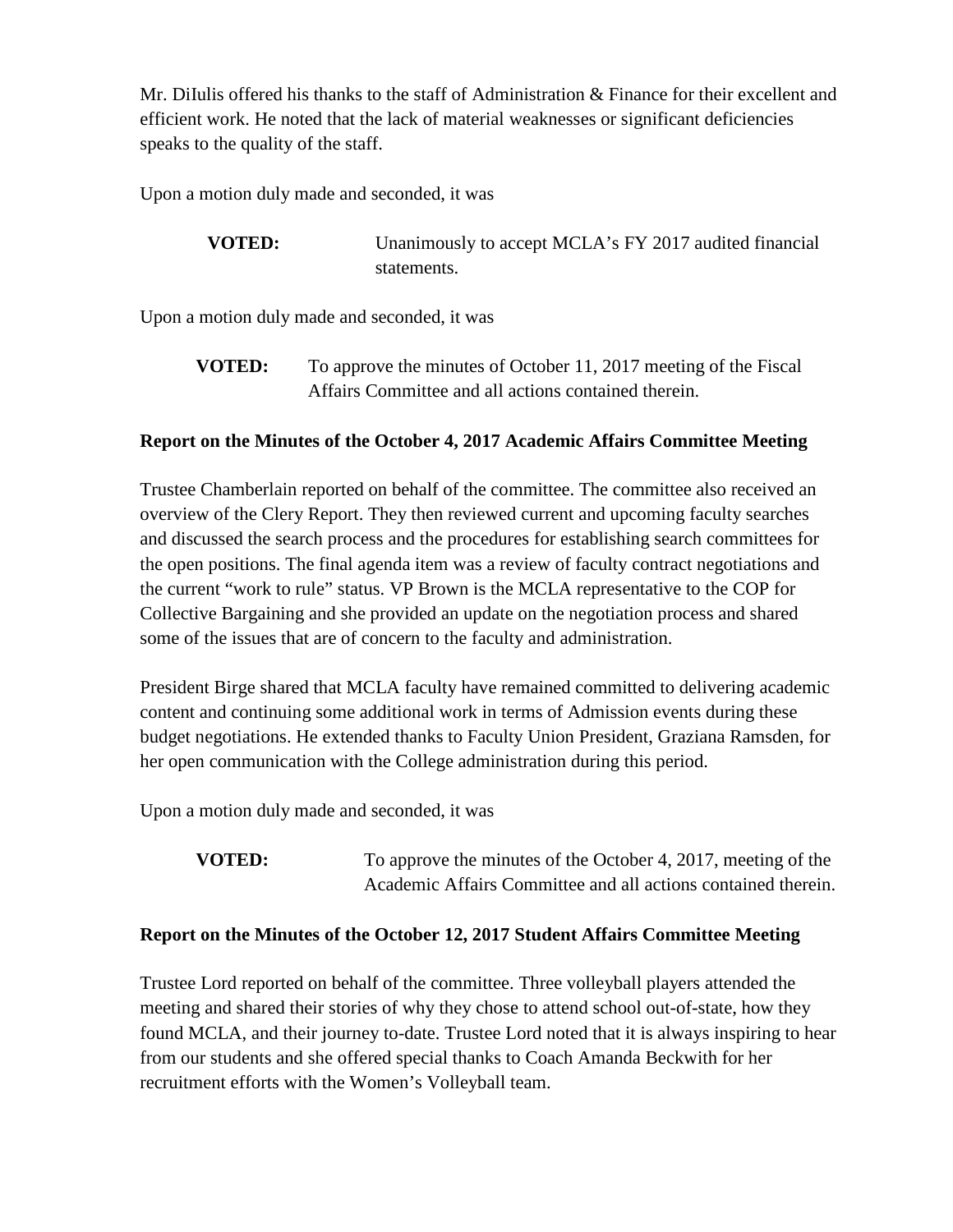The committee then receive an update on the Clery Report followed by a discussion regarding the implementation of making MCLA a smoke-free campus beginning fall 2018. Policy work and messaging is in process. The College will be providing cessation and support programs to support students, staff, and faculty who wish to take advantage of this option.

The final update was on the College's Diversity, Equity, and Inclusion initiatives. An example of a small but impactful change has been a change in the software that allows students, faculty, and staff to select a preferred name and pronoun. All gender restrooms have also been designated in all of the main campus buildings. Workshops and trainings on inclusive pedagogy have been held for faculty and will continue throughout the semester. A workshop was held for front line staff on how to create a more inclusive environment, as well as one for professional staff to consider how they can advance inclusion from their individual roles Additionally, some faculty and staff attended intergroup dialogue training last semester and have begun implementing these techniques through workshops with faculty and staff as well with students as part of the Campus Conversations on Race.

A number of Trustees inquired about whether the Clery Report needs to be presented at each committee meeting. The College will review and determine if there is any policy on this.

Upon a motion duly made and seconded, it was

**VOTED:** To approve the minutes of the October 12, 2017, meeting of the Student Affairs Committee and all actions contained therein.

# **Report on the Minutes of the September 14, 2017 Enrollment Management Committee Meeting**

Trustee Boodram reported on behalf of the committee. The meeting began with Gina Puc providing an overview of the incoming freshman and transfer students. She also shared results from the Admitted Student Questionnaire which revealed that students ranked MCLA high for personal attention, quality of campus housing, and value

Elizabeth Petri then provided an update on financial aid update. She shared that 92% of fulltime undergrads applied for financial aid this year, in-line with past years and 42% enrolled as of September were Pell eligible. She also noted that cuts to state aid programs this year had a significant impact on MCLA which increased the average gap to \$6,000.

The committee then discussed enrollment strategies for the fall of 2018 and Dean Monica Joslin provided an update on total enrollment and retention and strategies to increase the latter.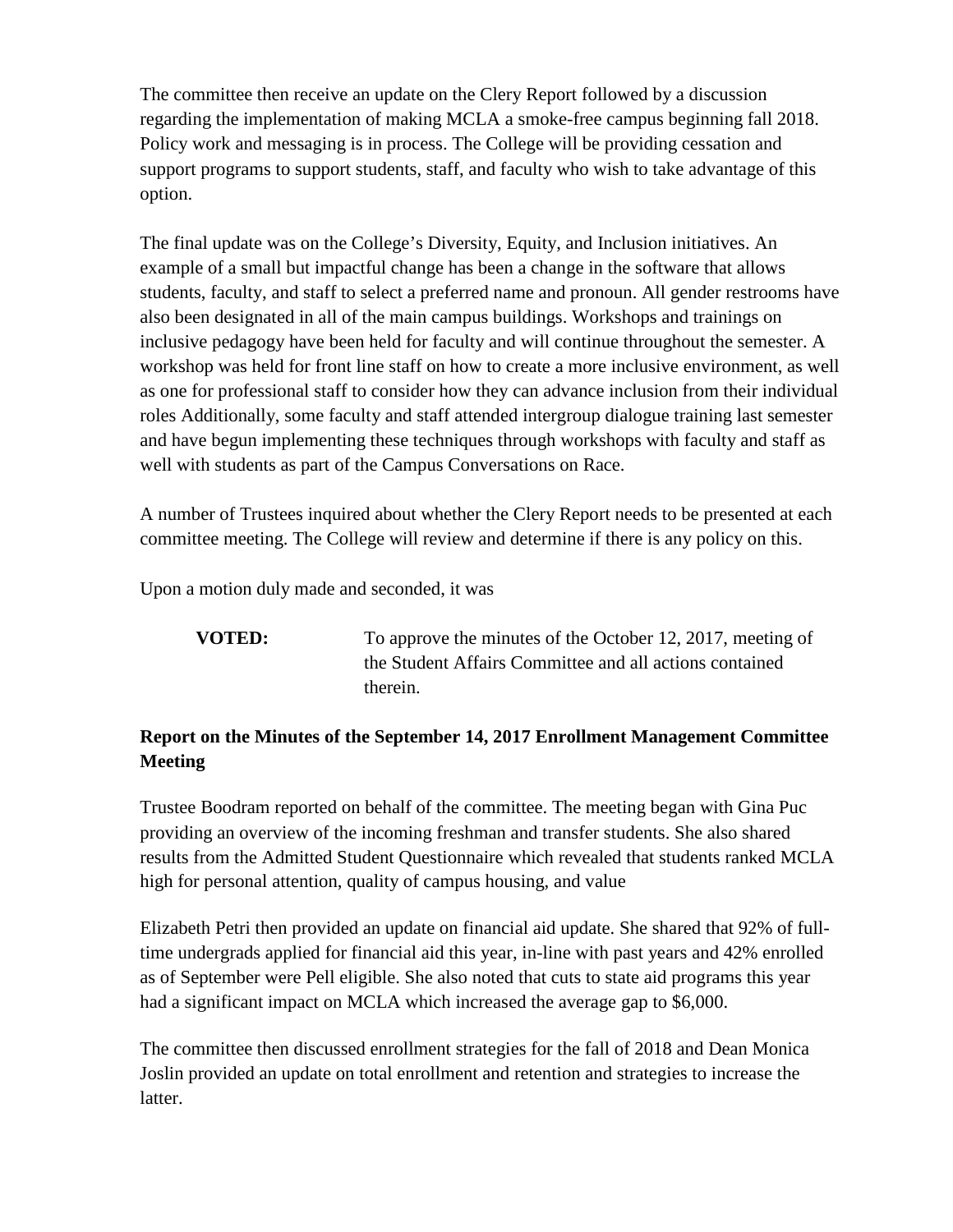Trustee Barrett inquired about the average total debt for an MCLA graduate which is \$27,000.

Upon a motion duly made and seconded, it was

**VOTED:** To approve the minutes of the September 14, 2017, meeting of the Enrollment Management Committee and all actions contained therein.

### **Chairperson's report**

Chair Gold offered her thanks to all who were able to attend yesterday's Hardman lecture with Byron Pitts. She noted that we are extremely lucky to have such accomplished and respected speakers at MCLA. She encouraged everyone to attend the final two lectures of the semester:

- The Elizabeth and Lawrence Vadnais Environmental Issues Lecture with Joanna Ballantine on Thursday, October 26 at 7 p.m. in Murdock 218. Joanna is the Vice President of the Western Region for the Trustees of the Reservations.
- The 7<sup>th</sup> Annual Michael S. And Kitty Dukakis Public Policy Lecture with CNN Senior Analyst and best-selling author Jeffrey Toobin on Thursday, November 16 at 7 p.m. in the Church Street Center.

Additionally, there were a number of emails sent back and forth about a date for the winter Board retreat. The final date is Friday, January 19<sup>th</sup> with the location still to be determined.

Chair Gold then shared a note from former Trustee and President of Washington & Lee University, Will Dudley, thanking President Birge and the Board for the plant he received in celebration of his inauguration.

Finally, Chair Gold noted that a few people had not yet returned the Confidentiality Agreement and Disclosure Questionnaires and asked that those be completed as soon as possible.

# **President's Report**

President Birge shared that the U.S. Department of Education's Office of Civil Rights (OCR) has contacted some of the state universities regarding website accessibility. The College has not been contacted but has formed a task force and engaged an outside firm to provide an audit of its website.